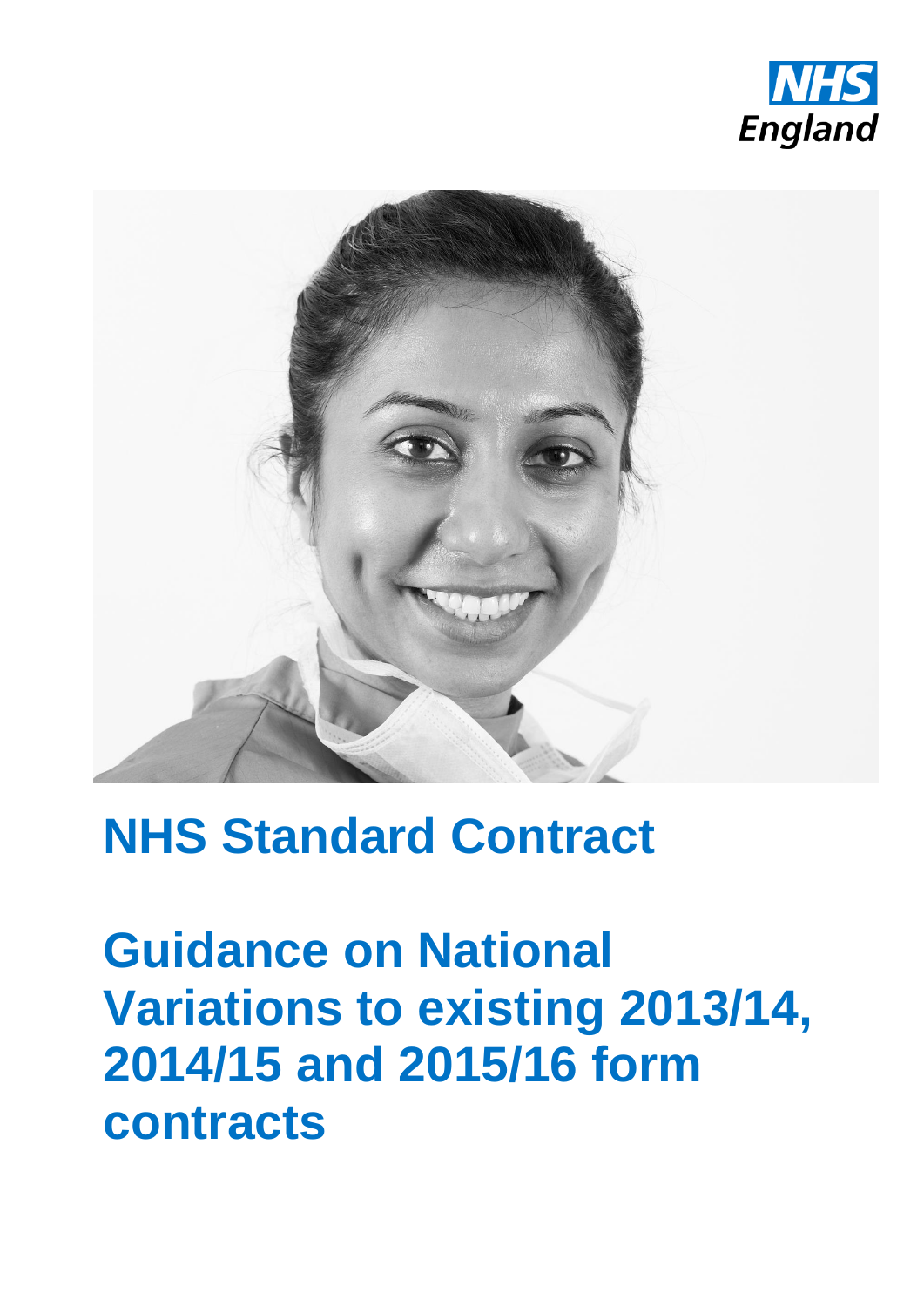#### **NHS England INFORMATION READER BOX**

# **Directorate**

Finance

Medical Commissioning Operations Patients and Information Nursing Trans. & Corp. Ops. **Commissioning Strategy** 

| <b>Publications Gateway Reference:</b>            | 05021                                                                                                                                                                                                                                                                                                                                                                                                                                           |  |  |
|---------------------------------------------------|-------------------------------------------------------------------------------------------------------------------------------------------------------------------------------------------------------------------------------------------------------------------------------------------------------------------------------------------------------------------------------------------------------------------------------------------------|--|--|
| <b>Document Purpose</b>                           | Guidance                                                                                                                                                                                                                                                                                                                                                                                                                                        |  |  |
| <b>Document Name</b>                              | NHS Standard Contract Guidance on National Variations to existing<br>2013/14, 2014/15 and 2015/16 form contracts                                                                                                                                                                                                                                                                                                                                |  |  |
| Author                                            | <b>NHS Standard Contract Team</b>                                                                                                                                                                                                                                                                                                                                                                                                               |  |  |
| <b>Publication Date</b>                           | March 2016                                                                                                                                                                                                                                                                                                                                                                                                                                      |  |  |
| <b>Target Audience</b>                            | CCG Clinical Leaders, CCG Accountable Officers, CSU Managing<br>Directors, Care Trust CEs, Foundation Trust CEs, Local Authority CEs,<br>NHS Trust Board Chairs, NHS England Regional Directors, Directors of<br>Finance, NHS Trust CEs, Parties to NHS Standard Contract<br>(commissioners and providers)                                                                                                                                      |  |  |
| <b>Additional Circulation</b><br>List             |                                                                                                                                                                                                                                                                                                                                                                                                                                                 |  |  |
| <b>Description</b>                                | This is guidance on the completion of the National Variations to existing<br>NHS Standard Contracts on 2013/14, 2014/15 and 2015/16 forms, to<br>reflect changes which are mandatory as a result of regulatory and policy<br>developments. The National Variations must be effected by<br>commissioners pursuant to the NHS Commissioning Board and Clinical<br>Commissioning Groups (Responsibilities and Standing Rules)<br>Regulations 2012. |  |  |
| <b>Cross Reference</b>                            | National Variations and short form National Variation Agreement<br>template https://www.england.nhs.uk/nhs-standard-contract/16-17/                                                                                                                                                                                                                                                                                                             |  |  |
| <b>Superseded Docs</b><br>(if applicable)         | NHS Standard Contract Guidance on National Variations to existing<br>2012/13, 2013/14 and 2014/15 form contracts<br>https://www.england.nhs.uk/wp-content/uploads/2015/04/guid-nat-vartin-<br>options.pdf                                                                                                                                                                                                                                       |  |  |
| <b>Action Required</b>                            | Exact National Variation in accordance with this guidance                                                                                                                                                                                                                                                                                                                                                                                       |  |  |
| <b>Timing / Deadlines</b><br>(if applicable)      | <b>By 31 March 2016</b>                                                                                                                                                                                                                                                                                                                                                                                                                         |  |  |
| <b>Contact Details for</b><br>further information | NHS Standard Contract Team<br>4E64 Quarry House<br>Quarry Hill<br>Leeds<br>LS2 7UE<br>nhscb.contractshelp@nhs.net<br>https://www.england.nhs.uk/nhs-standard-contract/16-17/                                                                                                                                                                                                                                                                    |  |  |

#### **Document Status**

This is a controlled document. Whilst this document may be printed, the electronic version posted on the intranet is the controlled copy. Any printed copies of this document are not controlled. As a controlled document, this document should not be saved onto local or network drives but should always be accessed from the intranet.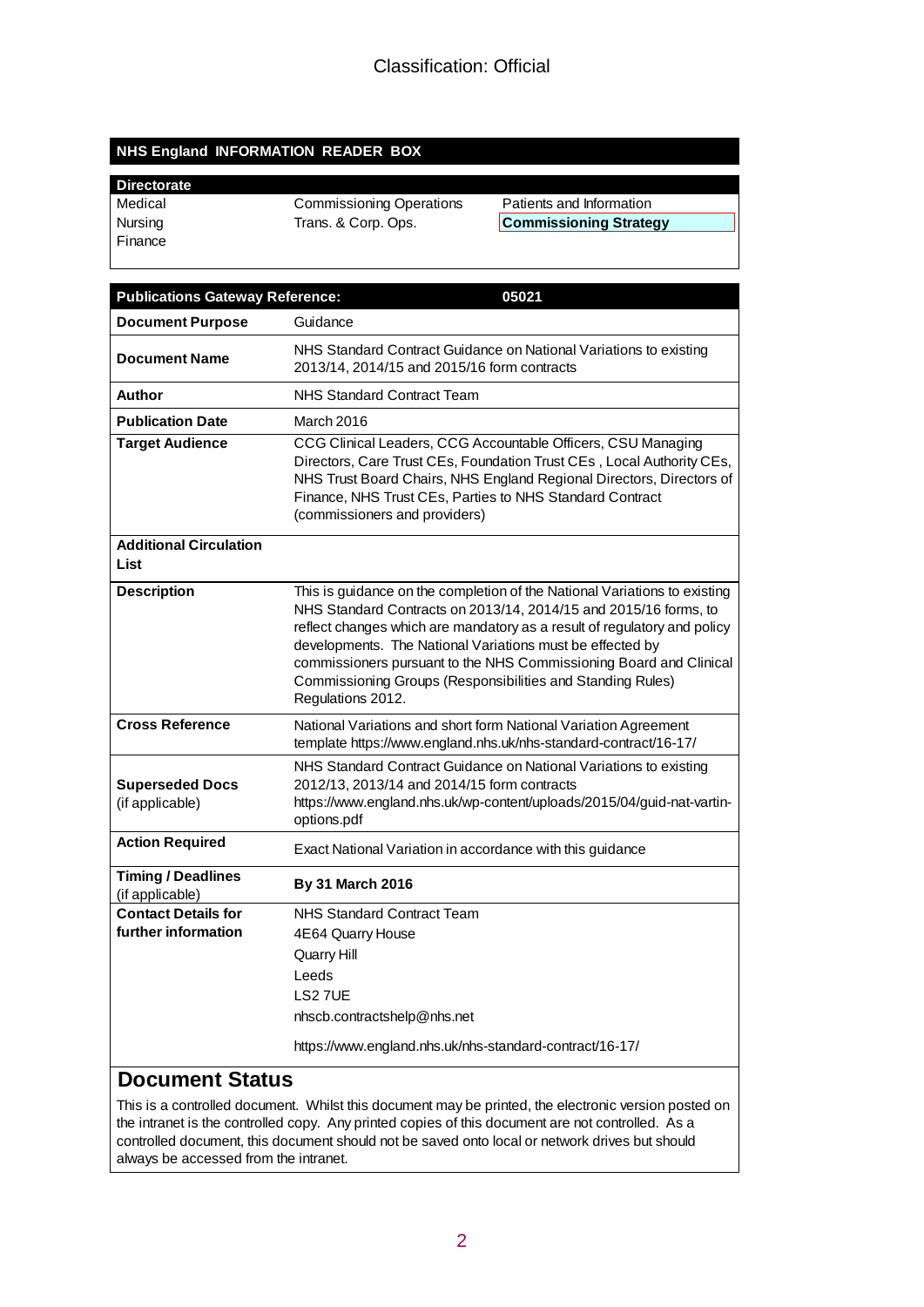# **NHS Standard Contract**

### **Guidance on National Variations to existing 2013/14, 2014/15 and 2015/16 form contracts**

First published: March 2016

Prepared by: NHS Standard Contract Team

Classification: Official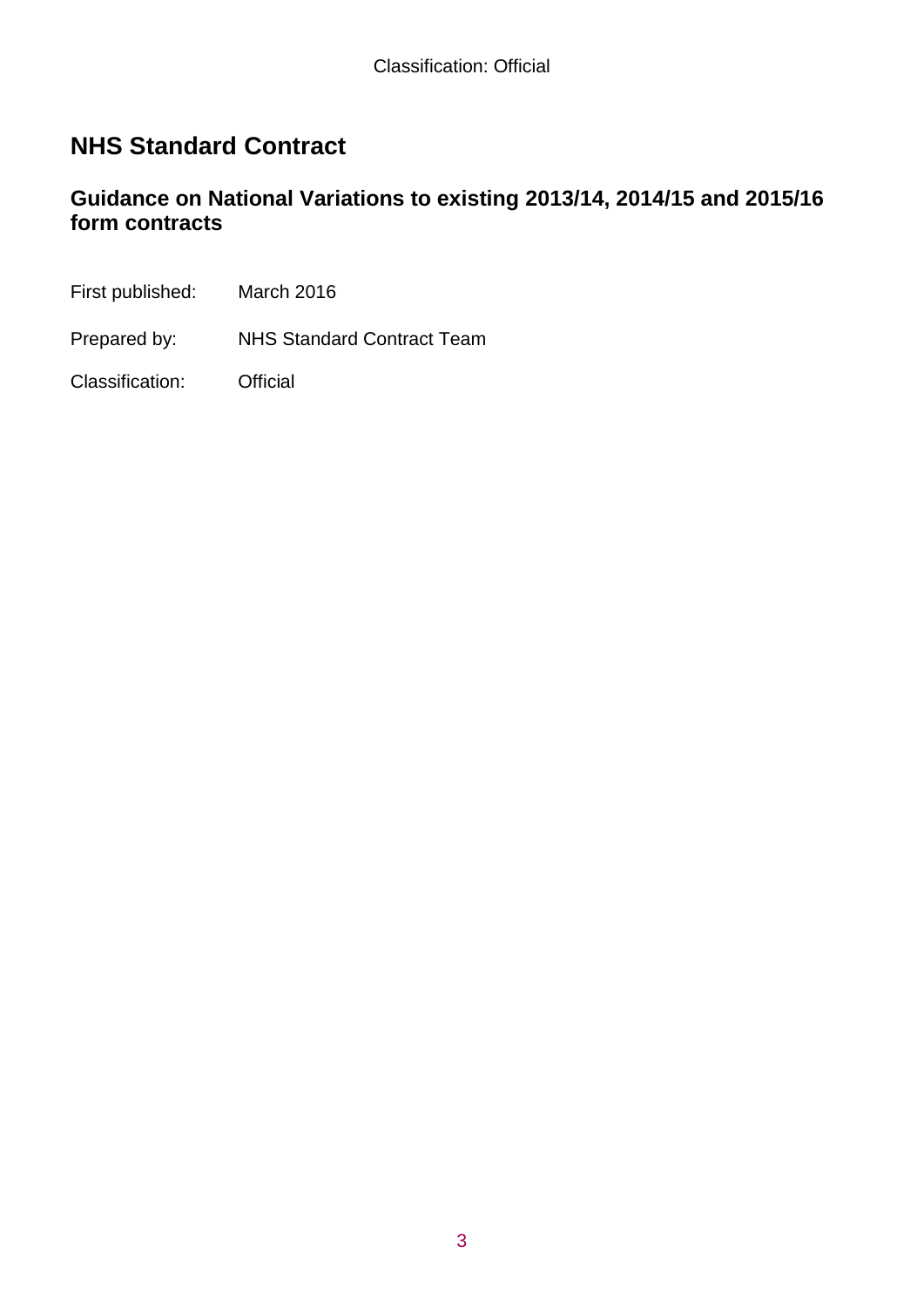# **Executive summary**

**This document contains guidance on the completion of the National Variations to existing contracts on the 2013/14, 2014/15 and 2015/16 forms to reflect changes which are mandatory as a result of regulatory and policy developments and must be effected by commissioners pursuant to the National Health Service Commissioning Board and Clinical Commissioning Groups (Responsibilities and Standing Rules) Regulations 2012.**

# **Introduction**

This guidance is relevant to any commissioners and providers who are parties to an existing commissioning contract the duration of which extends beyond 31 March 2016.

As in previous years, all commissioners and providers are required to vary their existing and ongoing contracts in order to incorporate regulatory and policy requirements for the coming commissioning year, as reflected in the NHS Standard Contract for 2016/17.

These variations will be a National Variation as defined in the applicable NHS Standard Contract.

*The National Variation must be effected for every commissioning contract the duration of which extends beyond 31 March 2016, preferably by no later than 31 March 2016 but in any event as soon as practicable.*

## **Process**

The 2016/17 NHS Standard Contract (full-length version) follows the structure of the 2015/16 NHS Standard Contract and, as last year, is published and available for use via the eContract [portal.](https://www.econtract.england.nhs.uk/Home/) Commissioners and providers are strongly encouraged to review the 2016/17 contract and supporting guidance (available via the NHS Standard Contract 2016/17 [webpage\)](https://www.england.nhs.uk/nhs-standard-contract/16-17/) before taking any further action in response to this National Variations guidance.

Commissioners and providers must effect the required National Variation in respect of their contracts in one of three ways.

**If varying a contract which includes "Small Provider" tailoring, you MUST follow Option 3 (because by following either Option 1 or 2 you would lose the Small Provider provisions).**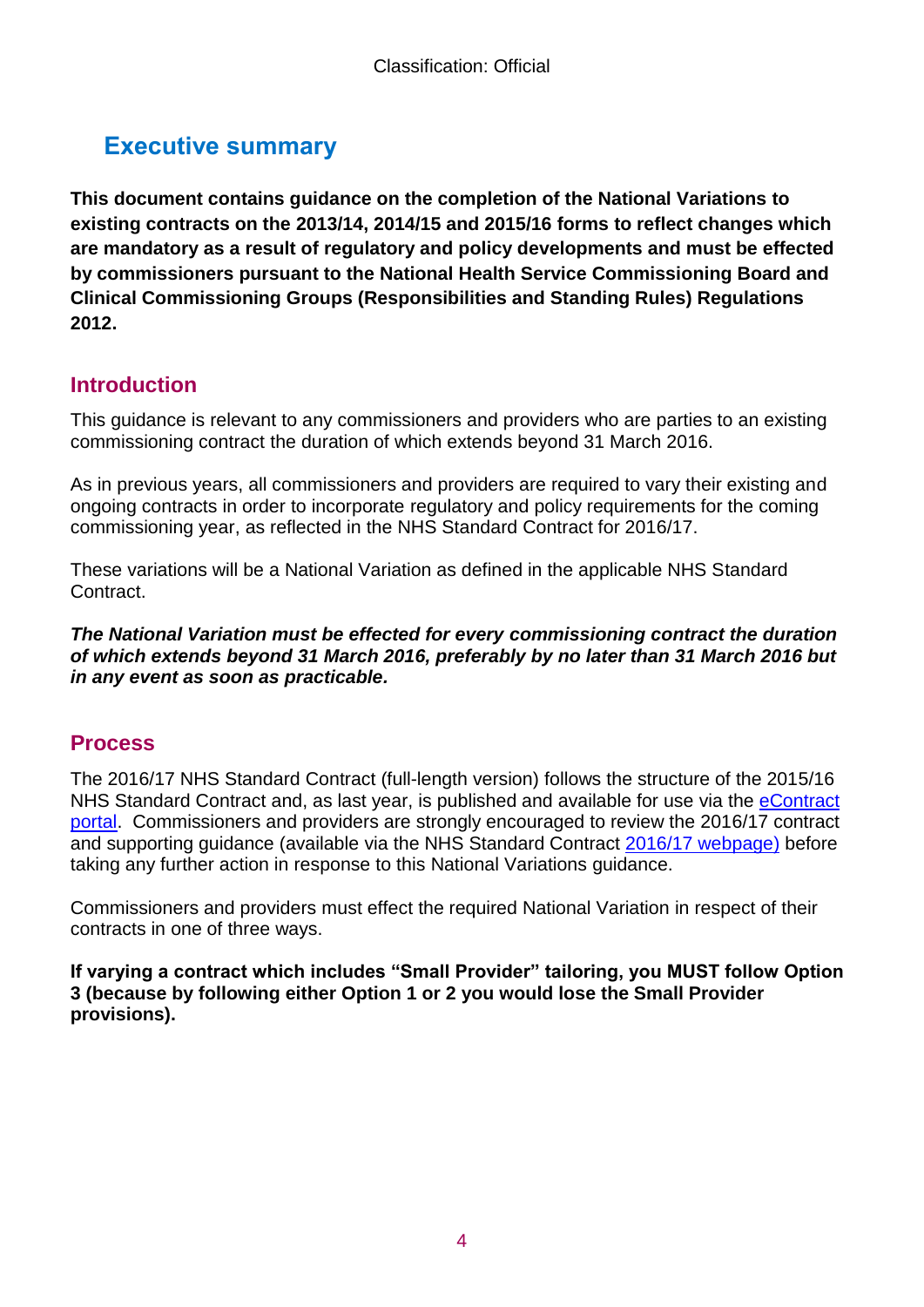#### **Option 1: Effect the National Variation by short form National Variation Agreement and the 2016/17 eContract system**

The parties to any existing contract which is EITHER in 2015/16 eContract form OR is a paper contract may opt to vary it by using a short form National Variation Agreement, and using the 2016/17 [eContract portal.](https://www.econtract.england.nhs.uk/Home/) The 2016/17 eContract system is essentially a contract generation system, rather than a system which stores and issues contracts. Using the eContract platform, users can:

- create a tailored version of the 2016/17 full-length Service Conditions (in pdf format) to save to their local drive
- create a partially completed and tailored version of the 2016/17 full-length Particulars (in Word format) to save to their local drive

Then:

- repopulate the Particulars with all locally agreed matters (Service Specifications, Indicative Activity Plans etc), whether carried over from their existing paper contract (as previously varied) or as newly agreed for the coming year
- by this means adopt not only the new policy changes, but also all other updates and improvements contained in the full-length 2016/17 Standard Contract
- achieve consistency of language, processes and procedures between their existing (varied) contracts and their new contracts – as both will be on the 2016/17 form. This will make management of a portfolio of contracts simpler and more consistent.

A user guide for the 2016/17 eContract is available on the [eContract portal](https://www.econtract.england.nhs.uk/Home/) Queries on the 2016/17 eContract system may be emailed to [england.econtract@nhs.net.](mailto:england.econtract@nhs.net)

The commissioner should use the 2016/17 eContract system to generate a new set of **fulllength** Particulars, save them to their local drive and complete them, and otherwise proceed, as follows:

- at **Particulars - Service Commencement**: **Date of Contract –** enter the date of the original contract being varied **Contract Term** – insert the term of the original contract **Effective Date** – insert the Effective Date of the original contract **Expiry Date** – insert the Expiry Date of the original contract **Expected Service Commencement Date** – insert the Expected Service Commencement Date or Anticipated Service Commencement Date from the original contract
- otherwise, reflect all locally-agreed matters (Service Specifications, Indicative Activity Plans etc), whether carried over from the existing paper contract or newly agreed for the coming year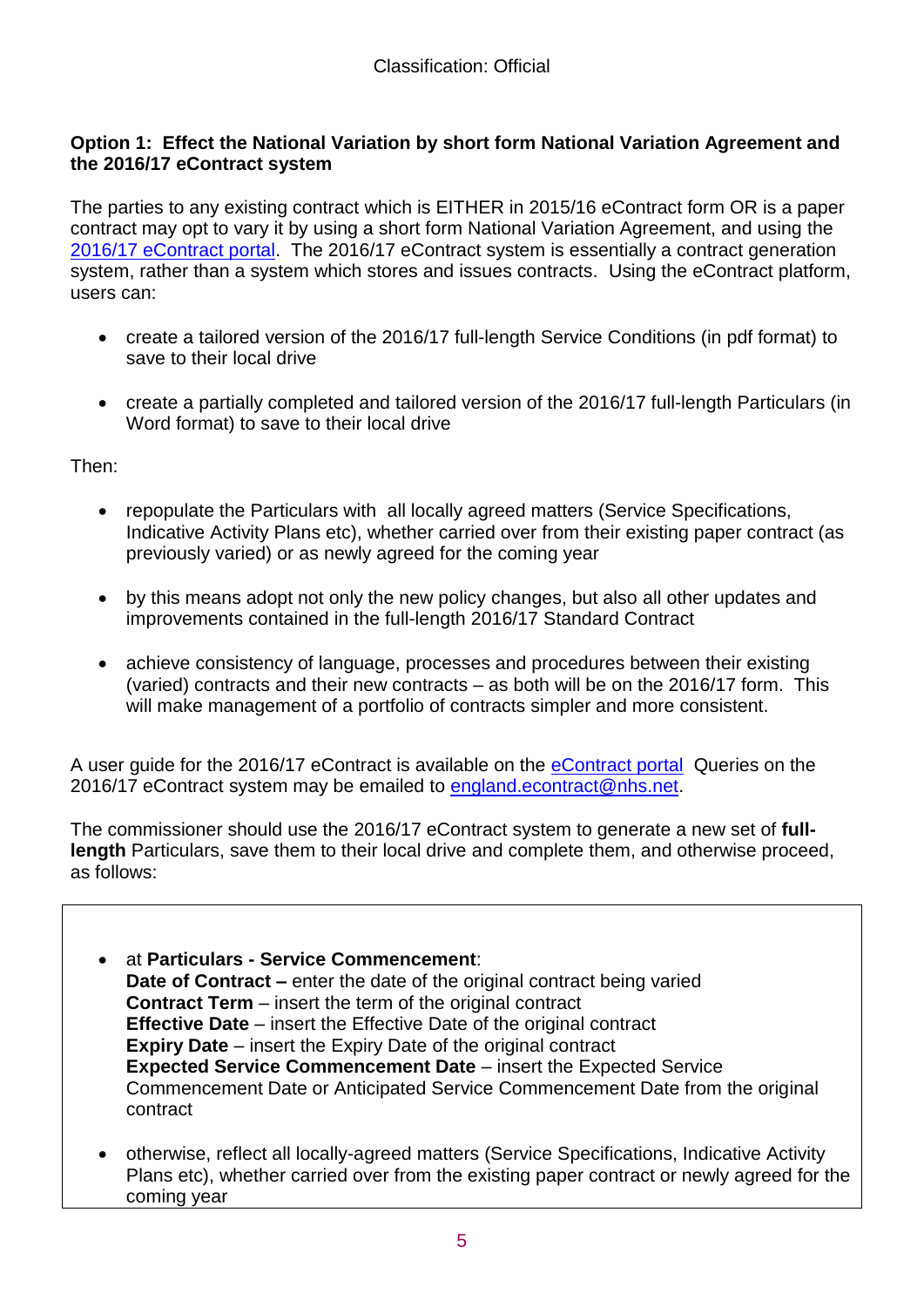• there is no need to date or sign the updated Particulars

.

- the parties should record the National Variation by completing, signing, and then dating **two copies** of the simple, National Variation Agreement available at [https://www.england.nhs.uk/nhs-standard-contract/16-17/.](https://www.england.nhs.uk/nhs-standard-contract/16-17/) **If the contract being varied is in 2014/15 or 2015/16 form, the Co-ordinating Commissioner may sign the National Variation Agreement on behalf of all Commissioners (subject of course to the governance processes set out on the relevant Collaborative Commissioning Agreement); if the contract being varied is in earlier form, all Commissioners must sign**
- a copy of the updated Particulars and Service Conditions should be attached to each copy of the signed National Variation Agreement
- **Note:** an option to extend the contract should **not** be included in the new Particulars unless it was included in the contract being varied - see paragraph 18 of the NHS Standard Contract 2016/17 [Technical Guidance.](https://www.england.nhs.uk/nhs-standard-contract/16-17/)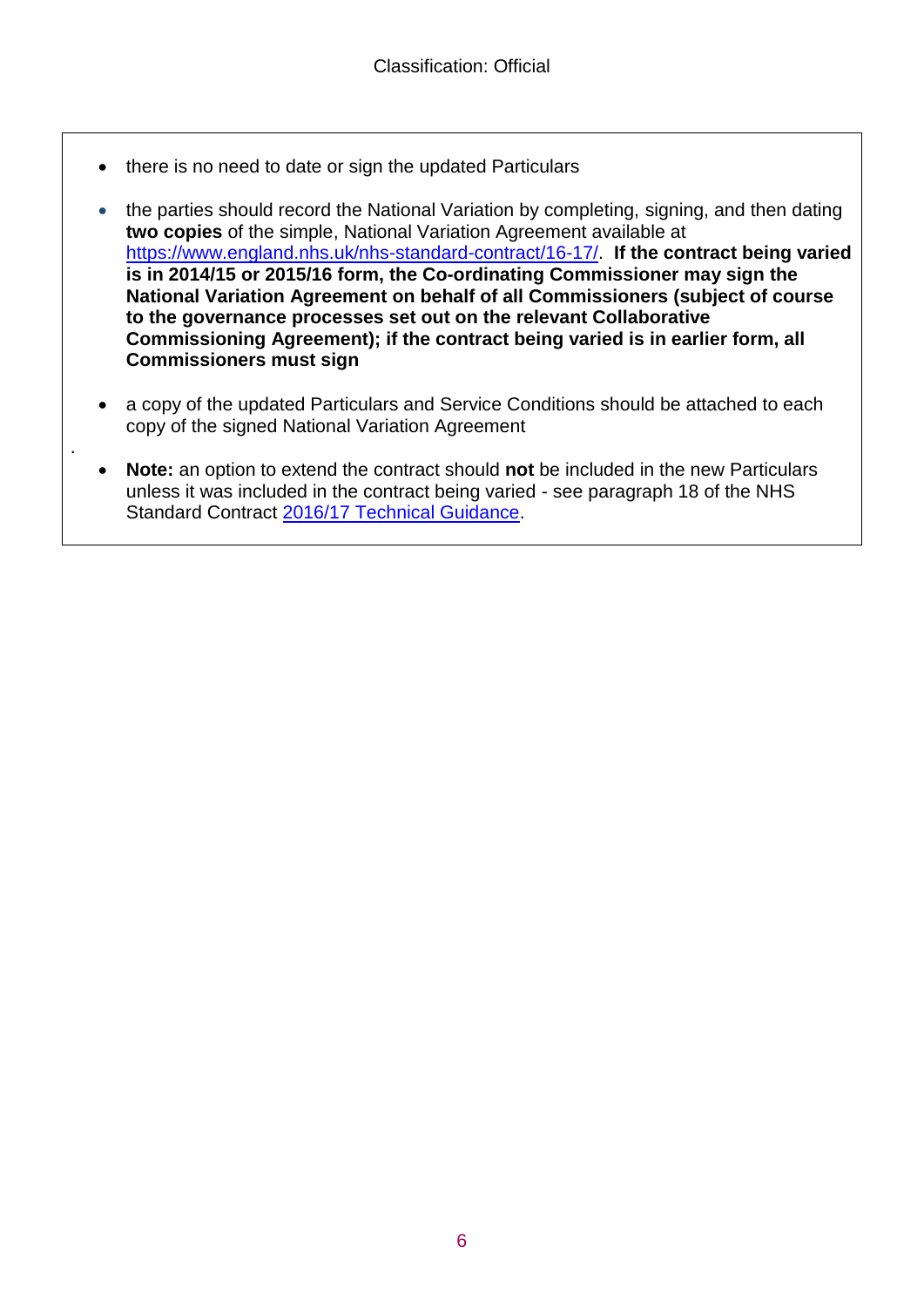#### **Option 2: Effect the National Variation by short form National Variation Agreement and re-stated paper contract in 2016/17 form**

This is essentially the same as Option 1, but without using the eContract portal to create the re-stated contract.

The parties to any existing contract may opt to vary it by using a short form National Variation Agreement and re-stating their contract in 2016/17 form by:

 Saving the 2016/17 full-length Particulars (in Word format) to their local drive, completing them and otherwise proceeding as set out below

Then:

- repopulating the Particulars with all locally agreed matters (Service Specifications, Indicative Activity Plans etc), whether carried over from their existing paper contract (as previously varied) or as newly agreed for the coming year
- by this means adopt not only the new policy changes, but also all other updates and improvements contained in the full-length 2016/17 Standard Contract
- achieve consistency of language, processes and procedures between their existing (varied) contracts and their new contracts – as both will be on the 2016/17 form. This will make management of a portfolio of contracts simpler and more consistent.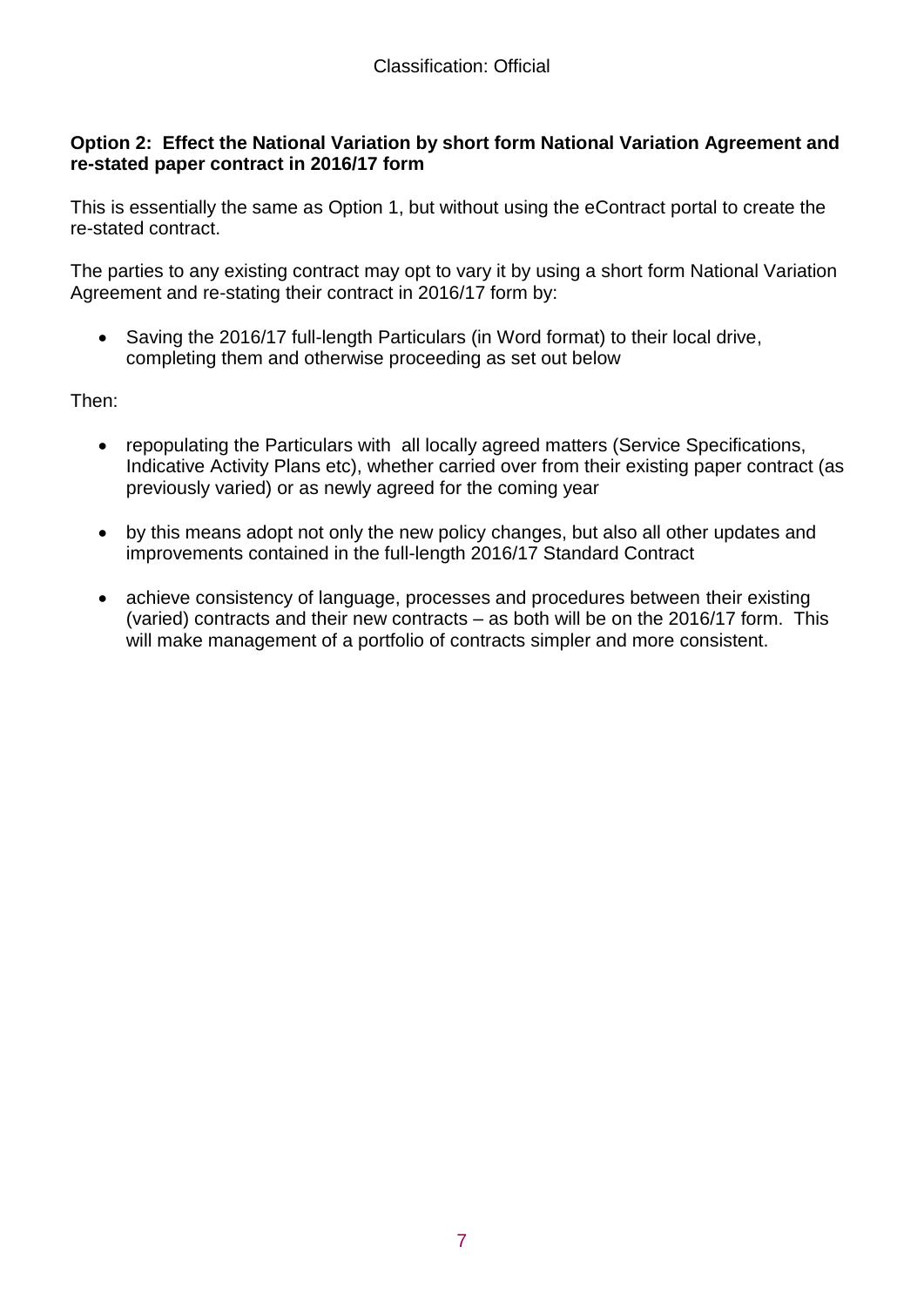- at **Particulars - Service Commencement**: **Date of Contract –** enter the date of the original contract being varied **Contract Term** – insert the term of the original contract **Effective Date** – insert the Effective Date of the original contract **Expiry Date** – insert the Expiry Date of the original contract **Expected Service Commencement Date** – insert the Expected Service Commencement Date or Anticipated Service Commencement Date from the original contract
- otherwise, reflect all locally-agreed matters (Service Specifications, Indicative Activity Plans etc), whether carried over from the existing paper contract or newly agreed for the coming year
- there is no need to date or sign the updated Particulars

.

- the parties should record the National Variation by completing, signing, and then dating **two copies** of the simple, National Variation Agreement available at [https://www.england.nhs.uk/nhs-standard-contract/16-17/.](https://www.england.nhs.uk/nhs-standard-contract/16-17/) **If the contract being varied is in 2014/15 or 2015/16 form, the Co-ordinating Commissioner may sign the National Variation Agreement on behalf of all Commissioners (subject of course to the governance processes set out on the relevant Collaborative Commissioning Agreement); if the contract being varied is in earlier form, all Commissioners must sign**
- a copy of the updated Particulars and complete 2016/17 Service Conditions should be attached to each copy of the signed National Variation Agreement
- **Note:** an option to extend the contract should **not** be included in the new Particulars unless it was included in the contract being varied - see paragraph 18 of the NHS Standard Contract [2016/17 Technical Guidance](https://www.england.nhs.uk/nhs-standard-contract/16-17/)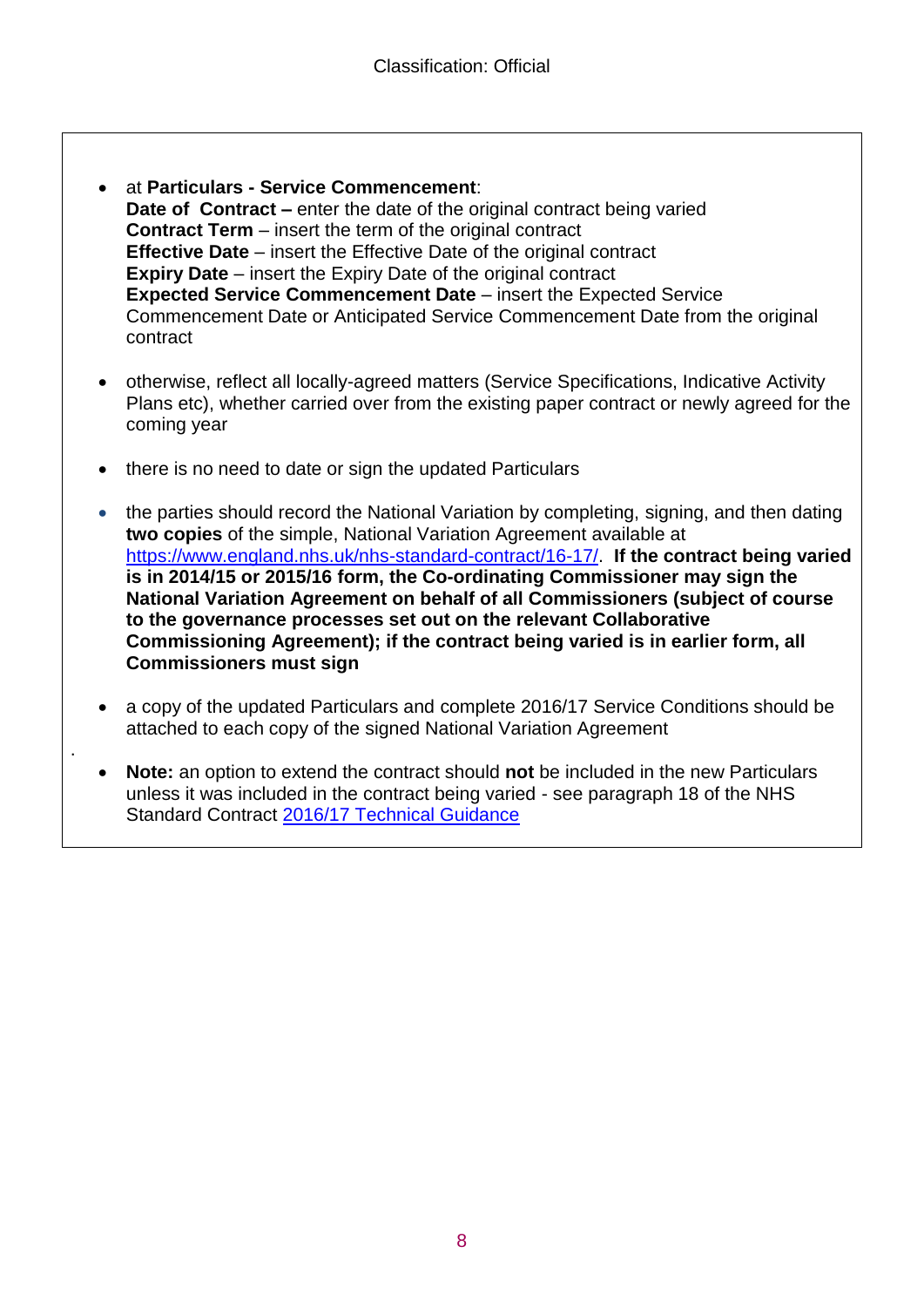#### **Option 3: Effect the National Variation by entering into a detailed National Variation Agreement**

The parties to an existing contract may, notwithstanding the benefits of transferring to an eContract, prefer to retain their existing form of contract, and vary it only so far as is necessary to reflect new policy positions.

To cater for this we have prepared template **a single national variation agreement** to effect that variation in respect of contracts on any of the following forms:

2015/16 – all Services 2014/15 – all Services 2013/14 – all Services

**Note that** for 2016/17 we have again prepared this document as a simple agreement rather than as a deed. This will make things easier for the parties to them as it can simply be signed by an authorised signatory on behalf of each party: there will be no need to execute using a seal or otherwise comply with requirements for execution of deeds.

The template agreement is available via the NHS England 2016/17 [webpage.](https://www.england.nhs.uk/nhs-standard-contract/16-17/)

The template Variation Agreement is drafted on the basis that the commissioners and providers have signed all previous applicable national deeds of variation issued by NHS England.

The template Variation Agreement is drafted so as to effect only the new regulatory and policy positions required by the NHS England to be incorporated in all NHS standard contracts. Contracts varied by means of one of the template Variation Agreements will otherwise continue on their existing terms (as may have been varied previously).

Where commissioners and providers wish to agree further variations to their contract (for example, to update Service Specifications), they must follow the variation procedure set out in their contract and enter into a separate Variation Agreement to effect those further changes.

As in previous years, we are publishing template variation documentation (this year as a single composite agreement) in respect of the forms of contract published for the last three years. Where contracts based on standard forms for earlier than 2013/14 are to continue beyond 31 March 2016, commissioners and providers should either:

- (a) pursue Option 1 or Option 2 outlined above, or
- (b) take their own legal advice in order to produce a Variation Agreement based on the templates we have provided but adapted to suit the contract being varied.

The table below summarises the actions necessary to complete a Variation Agreement.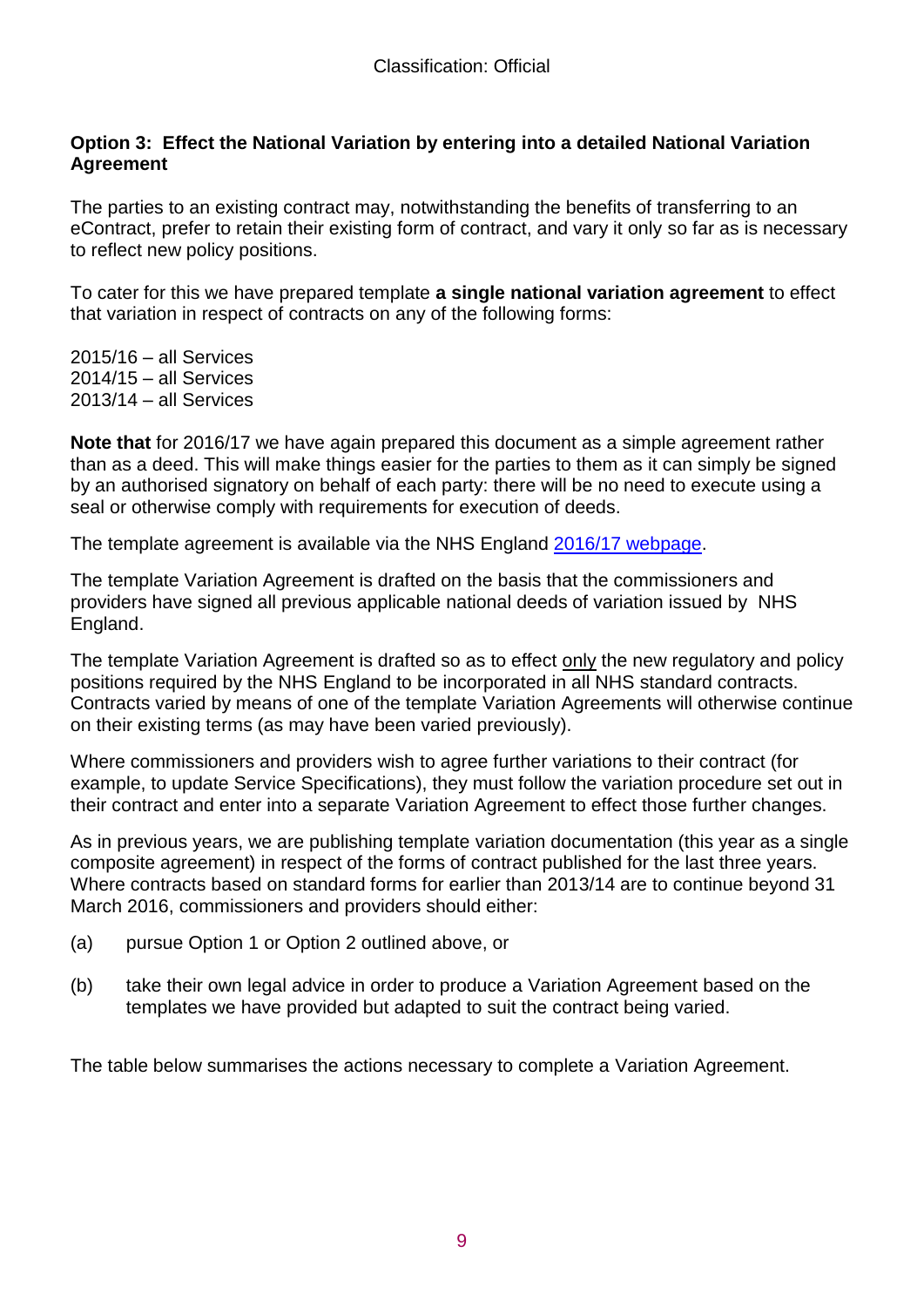## Classification: Official

|                                 | Guidance                                                                                                                                                                                                                                                                                                                                                                                                                                                                                                                                          |  |  |
|---------------------------------|---------------------------------------------------------------------------------------------------------------------------------------------------------------------------------------------------------------------------------------------------------------------------------------------------------------------------------------------------------------------------------------------------------------------------------------------------------------------------------------------------------------------------------------------------|--|--|
| Inside cover page               | Insert the full names of all Commissioners who are parties<br>to the original, the full name of the Provider, and the date of<br>the original contract. Delete the square brackets.                                                                                                                                                                                                                                                                                                                                                               |  |  |
| First page of<br>operative text | After "THIS NATIONAL VARIATION AGREEMENT is<br>dated" insert the date on which the Variation Agreement is<br>completed – ie when it has been signed by all the parties.<br>Note that if the parties sign on different dates, the date to<br>be inserted here is a date on or after that on which the last<br>party signs. This is the date on which the Variation<br>Agreement becomes legally binding. Delete the square<br>brackets.                                                                                                            |  |  |
| First page of<br>operative text | At "(1)" at the top of the first page insert the names and<br>addresses of all Commissioners. Delete the brackets.                                                                                                                                                                                                                                                                                                                                                                                                                                |  |  |
| First page of<br>operative text | At "(2)" insert the name of the Provider and the address of<br>its principal/registered office. Delete the brackets.                                                                                                                                                                                                                                                                                                                                                                                                                              |  |  |
| First page of<br>operative text | After "WHEREAS", in paragraph A insert the date of the<br>original contract.                                                                                                                                                                                                                                                                                                                                                                                                                                                                      |  |  |
| Appendix 2<br>Appendix 3        | Please refer to the 2016/17 NHS Standard Contract and<br>associated Technical Guidance for instructions on how to<br>complete the open fields in these Appendices.                                                                                                                                                                                                                                                                                                                                                                                |  |  |
| <b>Execution page</b>           | Signatures                                                                                                                                                                                                                                                                                                                                                                                                                                                                                                                                        |  |  |
|                                 | The authorised signatory of the Provider and (each)<br>Commissioner must execute the Variation Agreement<br>where indicated. Insert additional signature blocks as<br>required. (If the contract being varied is in 2014/15 or<br>2015/16 form, the Co-ordinating Commissioner may<br>sign on behalf of all Commissioners (subject of course<br>to the governance processes set out on the relevant<br><b>Collaborative Commissioning Agreement); if the</b><br>contract being varied is in earlier form, all<br><b>Commissioners must sign).</b> |  |  |
|                                 | The Variation Agreement may be signed in counterpart (by<br>each party signing separate but identical copies), or<br>alternatively all parties can execute the same copy of the<br>Variation Agreement.                                                                                                                                                                                                                                                                                                                                           |  |  |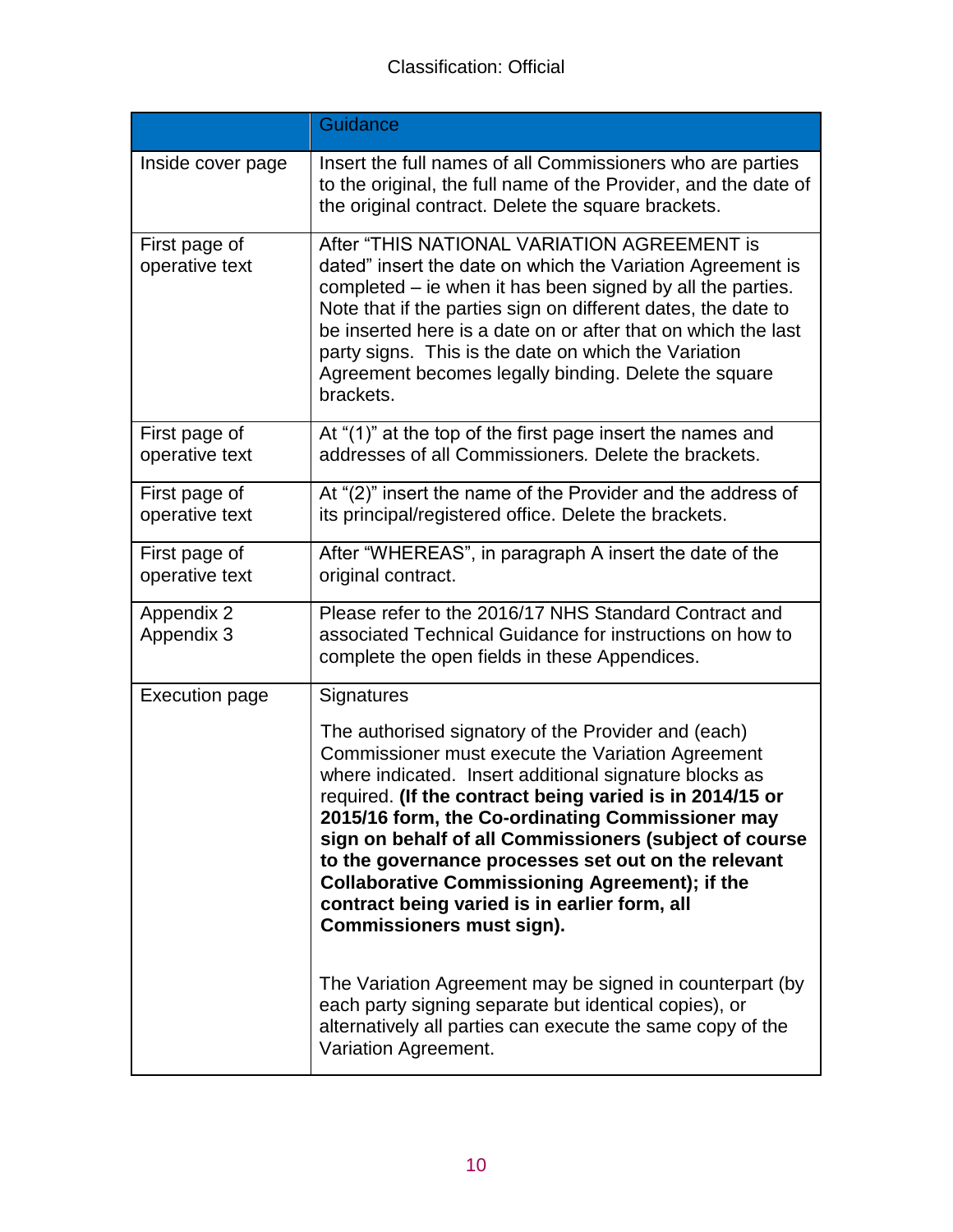# **Order of Events**

Whichever of the options outlined above is taken, the order of events in respect of each contract must be as follows:

| Period to 31 March 2016 | (a) | commissioner(s) and provider to consider<br>2016/17 NHS Standard Contract/eContract<br>and associated guidance alongside this<br>guidance and relevant template National<br>Variation Agreement;                                                                                                   |
|-------------------------|-----|----------------------------------------------------------------------------------------------------------------------------------------------------------------------------------------------------------------------------------------------------------------------------------------------------|
|                         | (b) | commissioner(s) and provider to agree<br>which of Option, Option 2 or Option 3 it is<br>appropriate to pursue in relation to that<br>contract;                                                                                                                                                     |
|                         | (c) | commissioner(s) and provider to agree the<br>form of short form National Variation<br>Agreement and eContract (Option 1), or the<br>form of short form National Variation<br>Agreement and restated Particulars (Option<br>2) or long form National Variation<br>Agreement (Option 3) accordingly; |
|                         | (d) | commissioner(s) and provider to enter into<br>new short form National Variation<br>Agreement (Option 1 or 2) or long form<br>National Variation Agreement (Option 3) to<br>effect variation of contract on or before 31<br>March 2016 or as soon as practicable<br>after that.                     |

#### **Varying a contract: legal considerations**

In order to vary an existing Contract, the parties to that contract must follow the variation procedure set out in that contract. The variation procedure appears at General Condition 13 in the 2015/16, 2014/15 and 2013/14 NHS Standard Contracts.

The parties should seek their own procurement advice before deciding whether to pursue Option 1, Option 2 or Option 3 and in considering any further variations.

The parties may wish to meet to discuss the National Variation required by NHS England and whether they are to be effected via Option 1, Option 2 or Option 3. The parties should try to reach agreement. If agreement on the National Variation cannot be reached, the parties may refer the issue to the Dispute Resolution